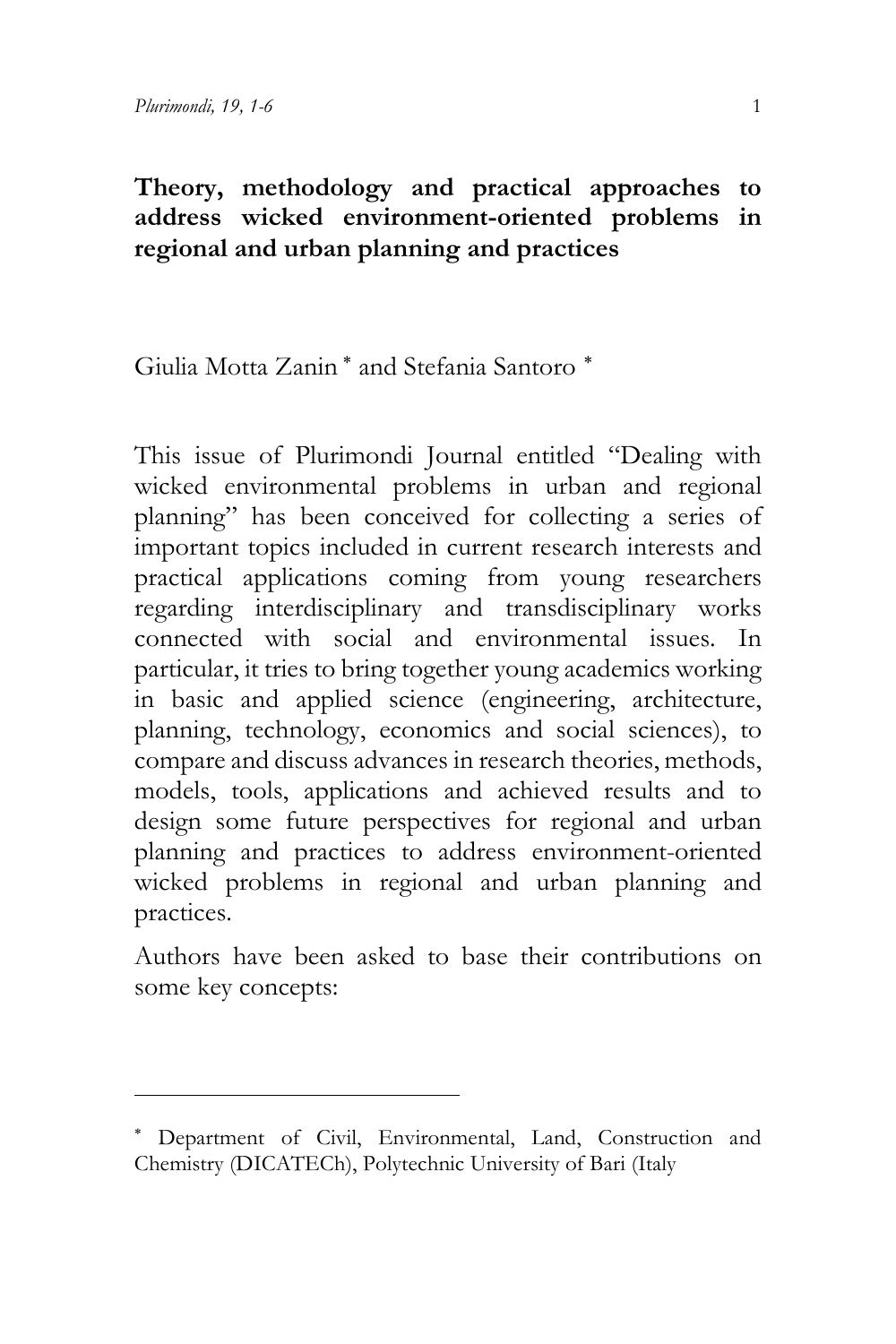• *Climate Changes and Impact on Urban Environment* (including strategies for mitigation and adaptation, modelling and planning for resilience);

• *Complexity and Uncertainty issues in integrated environmental system* (including disaster risk management, disaster risk reductions, urban and regional resilience, risk assessment);

• *Sustainable management of natural resources* (including water management, land use and land cover changes, resource efficiency, biodiversity, ecosystem services, nature- based solutions);

• *Energy resources management* (including energy efficiency, renewable energy sources, smart energy systems, smart buildings, smart grids, energy planning);

• *Environmental dynamics and human influence* (including environmental impact assessment, strategic environmental assessment, life cycle assessment, corporate social responsibility);

• *Decision making, knowledge interaction & public participation in Environmental modelling* (including social inclusion, territorial cooperation, planning for resilient communities, participatory planning processes, urban environment).

Working on the territory means to realize, both theoretically and practically, an interrelated and rationalized complex of choices, in order to structure the space in such a way that a harmonic balance between population, productive resources and physical environment is determined. This set of choices on the one hand is based on precise criteria, for example of an economic nature, on the other hand is conditioned by cultural, ethical, historical needs and values, which are not reducible to straightforward scientific solutions.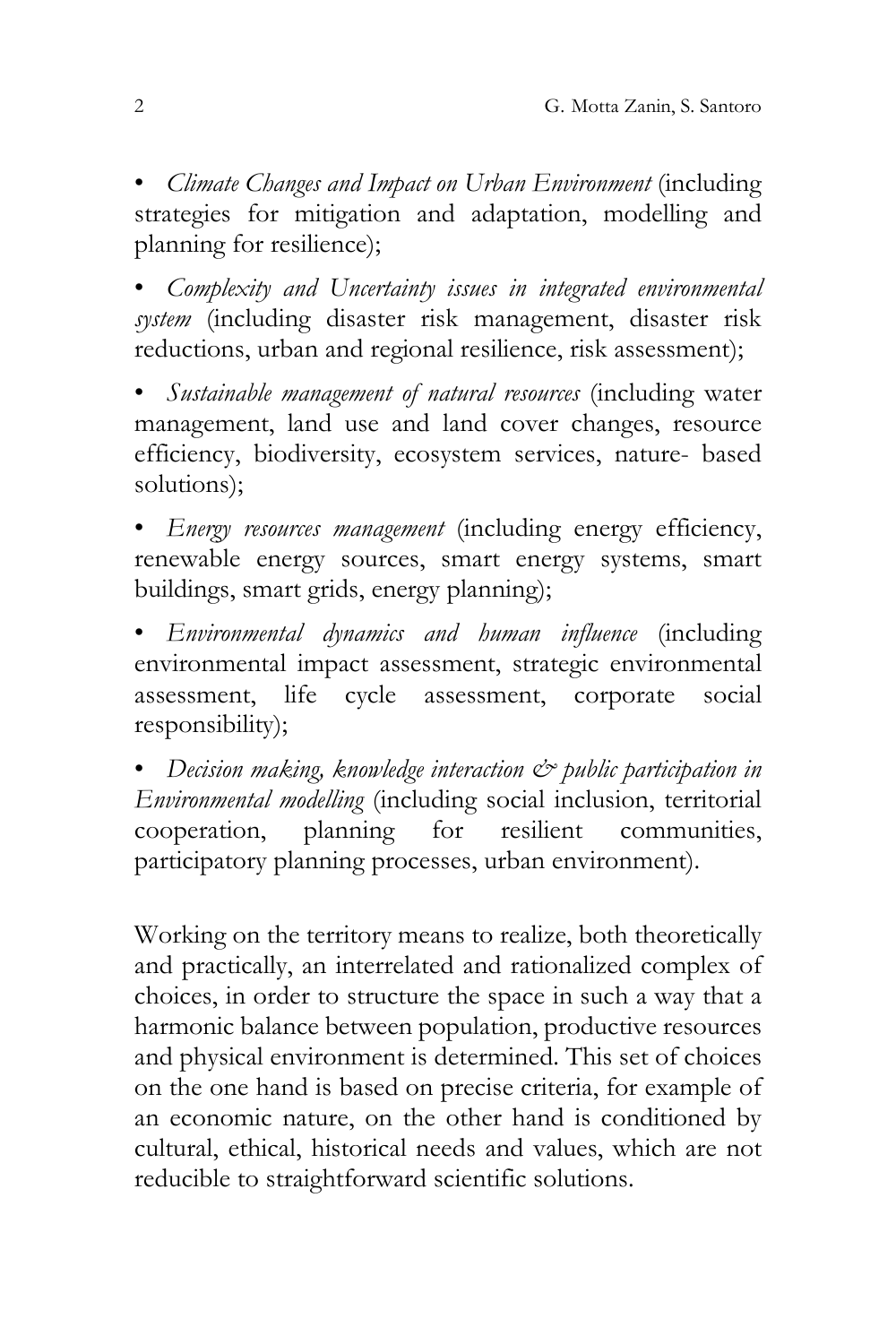A seminal paper by Rittel and Webber (1973) argues that solving planning problems means to deal with inherently wicked problems.

It should be noted that, because of the wide margin of uncertainty and non-scientific features that characterizes most planning aspects, and for the same essence of the problems that planning deals with, there will never be resolutive results (Rittel and Webber, 1973).

The contributions presented in this issue of Plurimondi address in different ways and on different scales a number of wicked environmental problems faced by urban and regional planning.

Specifically, although the topics of the papers are different in terms of case studies, issues and scales of intervention, it is possible to recognize a fil-rouge on themes of great debate in the field of urban and regional planning: (i) the complexity in the management of the territory (Marchau et al., 2019); (ii) the need for society to learn to live with risks because their assessment and management is increasingly difficult due to their own complexity (Beck, 1992); (iii) the importance of integrating bottom-up processes with traditional, sometimes ineffective planning techniques, through approaches such as action-research (Saija, 2017; Argyris, C., and Schön, 1991), or social mobilization that aggregates in small groups or organized movements (e.g., Friedmann, 1987), and (iv) the need to work on the existing environment aimed at the regeneration of a territory in economic and welfare terms rather than by increasing the expansion and consumption of land (e.g. Aigwi, Egbelakin and Ingham, 2018).

All the research efforts presented here arise from the will and enthusiasm of emerging researchers, in the field of urban and regional planning, to team up and work together, to join efforts of reflection, to open debates and considerations and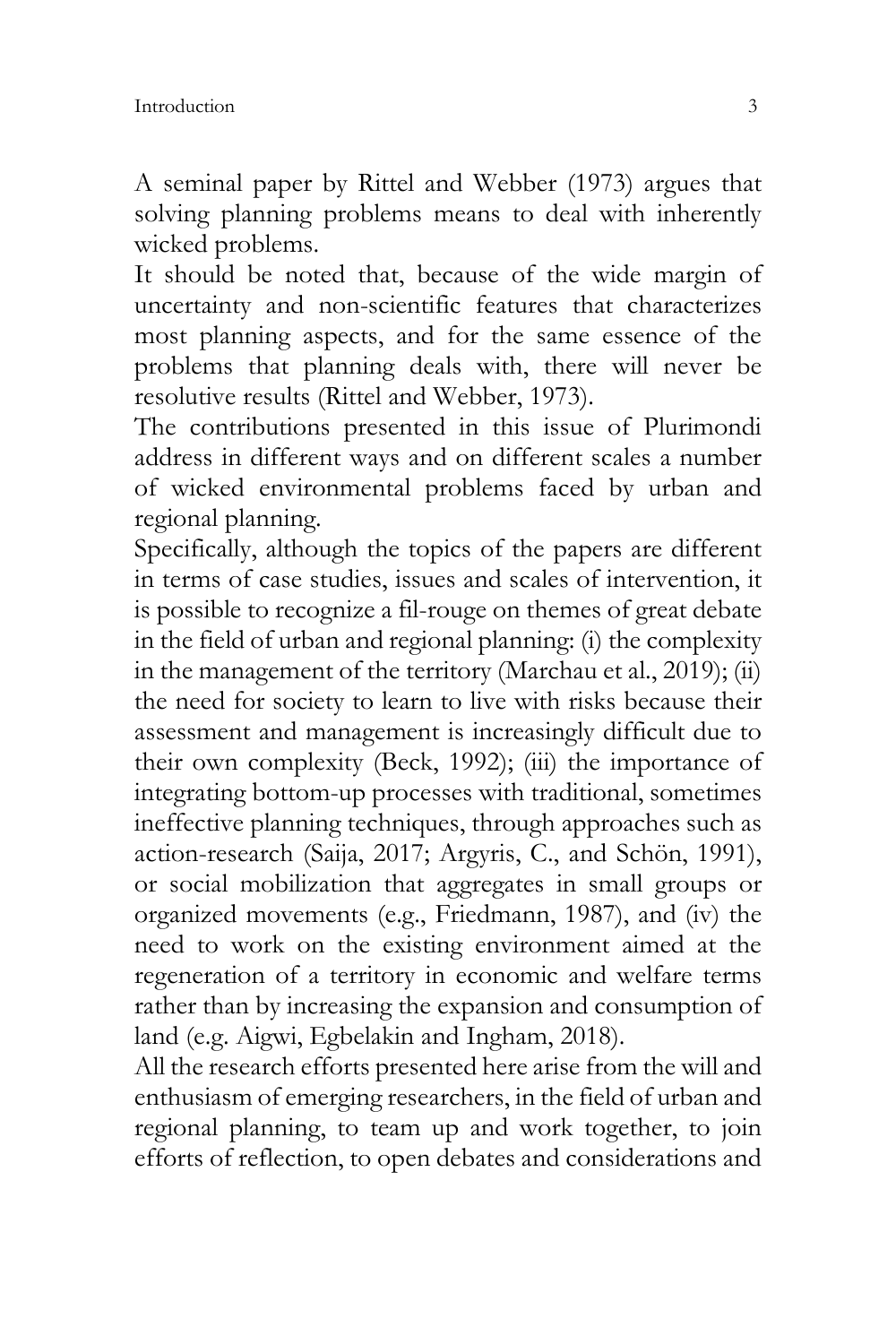to work on an integrated planning concept, made of new knowledge and transversal interactions.

Going into the details of the present issue of Plurimondi, seven contributions have been collected.

The empowerment process of a group of citizens engaged in promoting a local project with the university has been the focus of the first paper (see *Caruso*). She proposes a reflection on i) the role of the actors involved within the process and of the university as an engaged party and ii) the capacity of an organized community to create strong and weak connections into planning processes.

Going ahead, from the second contribution presented by *Balena and De Lucia*, it is possible to understand how to manage the capacity of the social system to organize itself and to improve resilience to pre- and post-natural disaster events, through the analysis of the case-study of Haiti.

The theme of urban regeneration of underutilized areas and disused historic buildings is increasingly becoming a key intervention strategy to develop smart cities. The paper by *Vizzarri, Piludu, Calderazzi and Fatiguso* aims at selecting the best design solution for a specific the former Stanic refinery of Bari, starting from a multicriteria analysis concerning social, physical-morphologic, environmental and urban aspects.

The fourth contribution by *Balena* aims at understanding how the different forms of information, transmitted on Social Networks during an emergency, could help people to be safe.

Another perspective has been presented by *Dell'Omo, Limongi, Privitera, Somma and Vingelli*, whose contribution tries to recognize a fil rouge made up of common research interests of young Italian PhD students, oriented at identifying, through analogies and common traits, the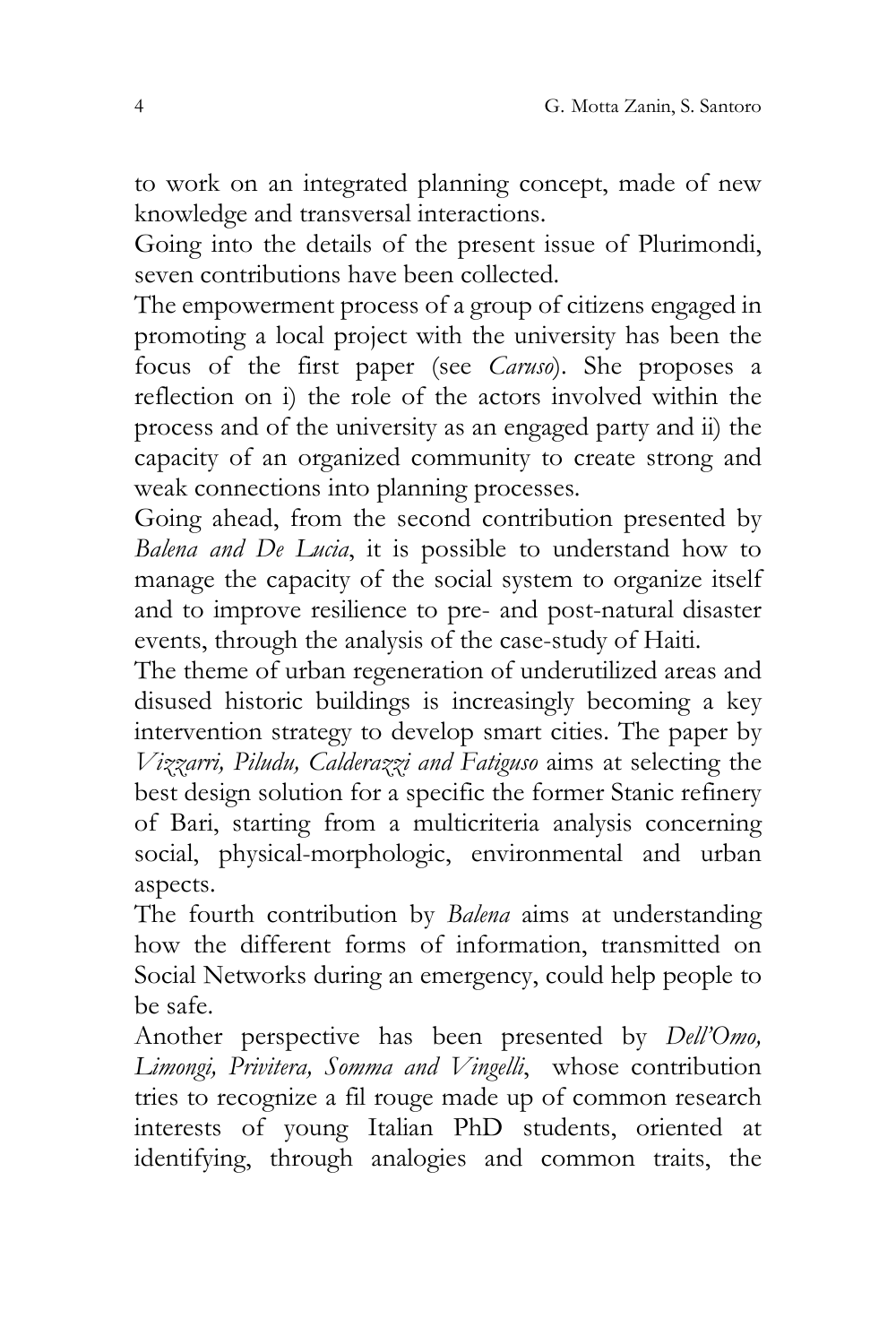potential of interdisciplinary knowledge exchange and research networks.

The second last paper (see *Pavone*) aims to compare the traditional approach to risk management and the new challenges posed by the Anthropocene era, starting from the need to strengthen the relationship between technicalscientific knowledge and common knowledge for an integration of the resilience approach in local government practices.

Finally, *Damiano and Marino* focus their contribution on the integration of the objectives of two specific strategies, i) the National Strategy for Adaptation to Climate Change (hereinafter SNAC) and ii) the National Strategy for Sustainable Development, into spatial planning policies and spatial planning tools.

## **References**

- Argyris, C., and Schön, D. (1991). Participatory action research and action science compared: A commentary. In Whyte, W. F. (ed.), P*articipatory Action Research*, Sage, Newbury Park, CA, pp. 85-96.
- Aigwi I. E., Egbelakin T., Ingham J. (2018), Efficacy of adaptive reuse for the redevelopment of underutilized historical buildings: towards the regeneration of New Zealand's provincial town centers, *International Journal of Building Pathology and Adaptation*, 36(4), pp. 385-407.
- Beck U. (1992), *Risk Society: Towards a New Modernity*, New Delhi, Sage.
- Marchau, V. A., Walker, W. E., Bloemen, P. J., & Popper, S. W. (2019). *Decision Making Under Deep Uncertainty: From Theory To Practice*. Switzerland, Springer Nature.